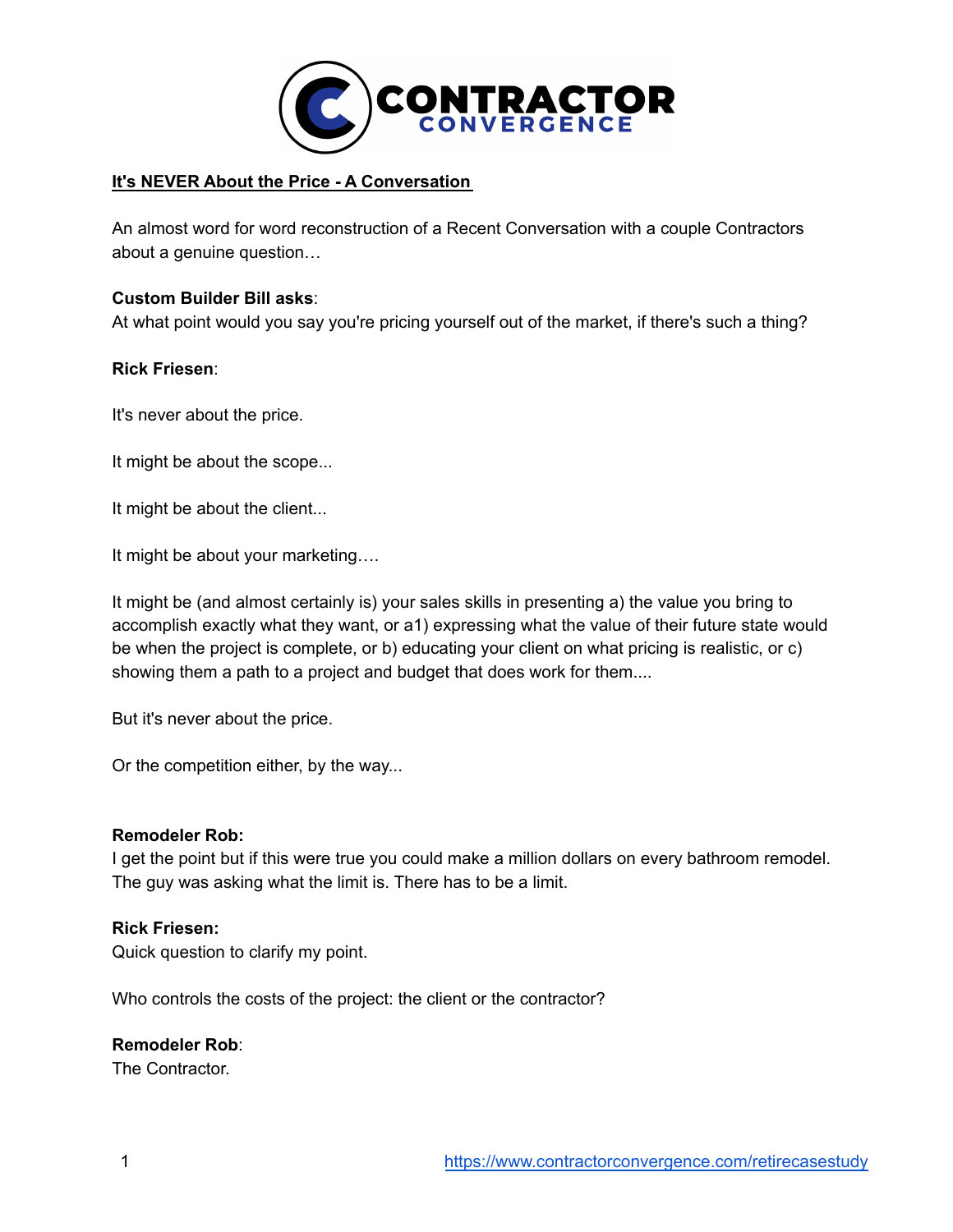

#### **Rick Friesen:**

Are you sure?

Who is the one with the idea of the project? Who is reaching out for help? Who is saying how large the project will be? Who is describing the overall vision?

Who is picking the plan that works for what they want?

Who is picking the selections level?

Who has the control over scope, selections and specifications?

### **Rick Friesen:**

See what I mean?

It's actually the client that controls the costs on their projects. Period.

Therefore:

The cost is the cost is the cost. And the client controls the costs.

YOU add an appropriate amount of profit margin to those costs for your type of business.

But the client still controls the costs.

If the client has money to burn, add space, premium design elements or higher end products.

If the client needs the price to come down, pick different products or reduce the scope of the project.

#### **Rick Friesen:**

Knowing this then... It's still never about the price. It's about what you can sell.

"Price is what you pay, value is what you get." - Warren Buffet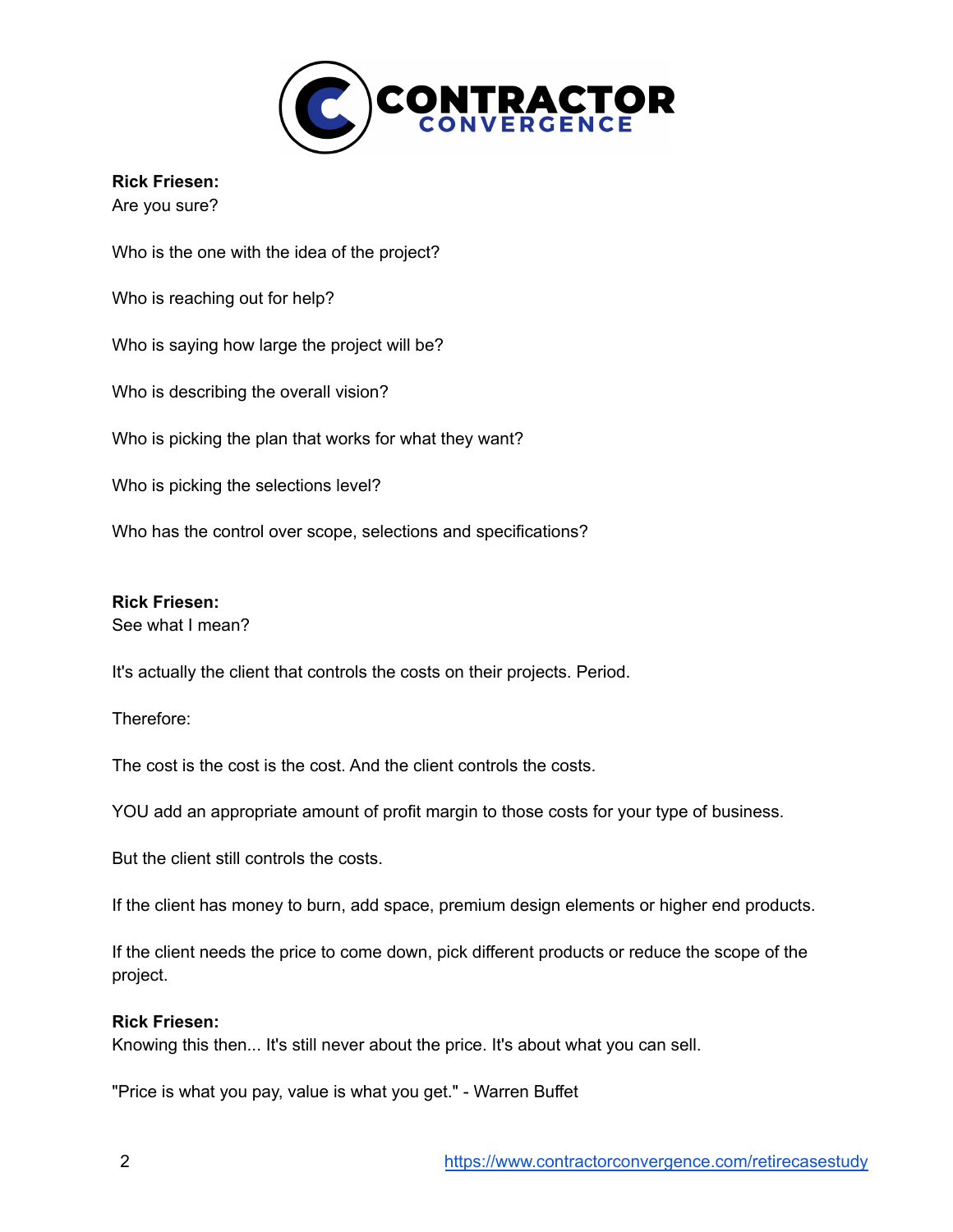

So you have to sell in a way that makes the emotional connection with what they want (value) justify the price.

It's never about the price itself.

### **Contractor Chris:**

Holy crap. You just bent my brain. VERY well explained.

**Rick Friesen:** Thanks! I hope it helps

--(Continuing the conversation later…)--

### **Contractor Chris :**

Just told my wife about our conversation. She runs a small esthetics business. She also answered "contractor controls the cost."

1 household, 2 business owners with melted brains!

### **Rick Friesen:**

Don't feel bad. Almost every other contractor I've asked this question answers the same way.

### **Remodeler Rob:**

Rick, good points. I do value your perspective. In my experience, once the client understands the value, they are willing to upgrade, but most, not all, have price restraints whether it's from over investing into a property or they are maxed out on their loan, savings, ability to pay ect.

At that point it is about price so this is confusing to me. And also, as a contractor we are responsible to manage costs so the projects are completed within the agreed upon contract. This is also confusing to me with your perspective, is it that your definition of cost and price is different than what I understand it, or do you have your own theory and definitions for what that means as it pertains to the industry?

### **Contractor Chris**:

Hey Remodeler Rob, If you supply a bracketed price for a customer (for example, This job is going to be between \$500k and \$600k), client would still control the cost of the project.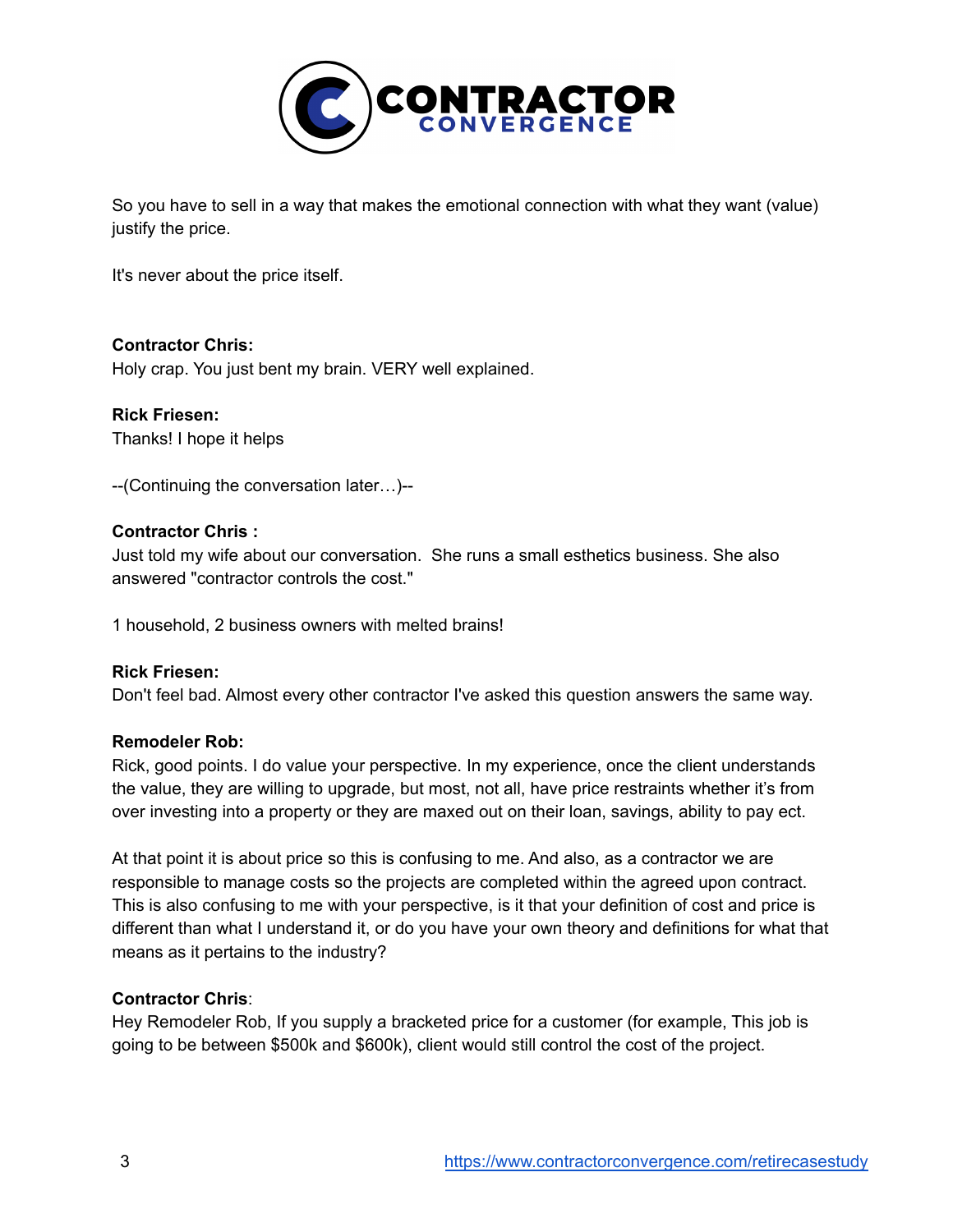

You can't control the homeowner having a maxed out line of credit, for example. However, the OP was implying that HE would price himself out of the job. If you give your client a cost bracket, THEY will price themselves INTO the job.

How did I do, Rick?

**Rick Friesen** Remodeler Rob, good questions!

Contractor Chris, nicely done! **Rick Friesen:** To answer Remodeler Rob, and from the perspective of "The Business":

A person that contacts you with unrealistic expectations about what a job will cost, or with some laundry list of why they have money constraints...

...Is never your client in the first place.

Again, from the black and white perspective of the business, your marketing or referral strategies (or lack thereof) brought you the wrong potential client.

I mentioned this in my first post above - having the wrong clients is still not about the price.

If we are pre-qualifying potential clients we would never have wasted time trying to sell a project to someone who was never going to be our client in the first place.

Using prequalification techniques along the way that Contractor Chris described just now is great. I'm a huge fan of bracketed pricing guidance given over the phone. Let them see themselves out.

Here's my point: If all your leads are non-performers before you ever get to the living room, you have a *marketing problem*, not a "price" problem.

### **Rick Friesen:**

Consider: if the cost is the cost is the cost... (same as saying the price is the price is the price)

And they can't afford those costs...

How can the project move forward?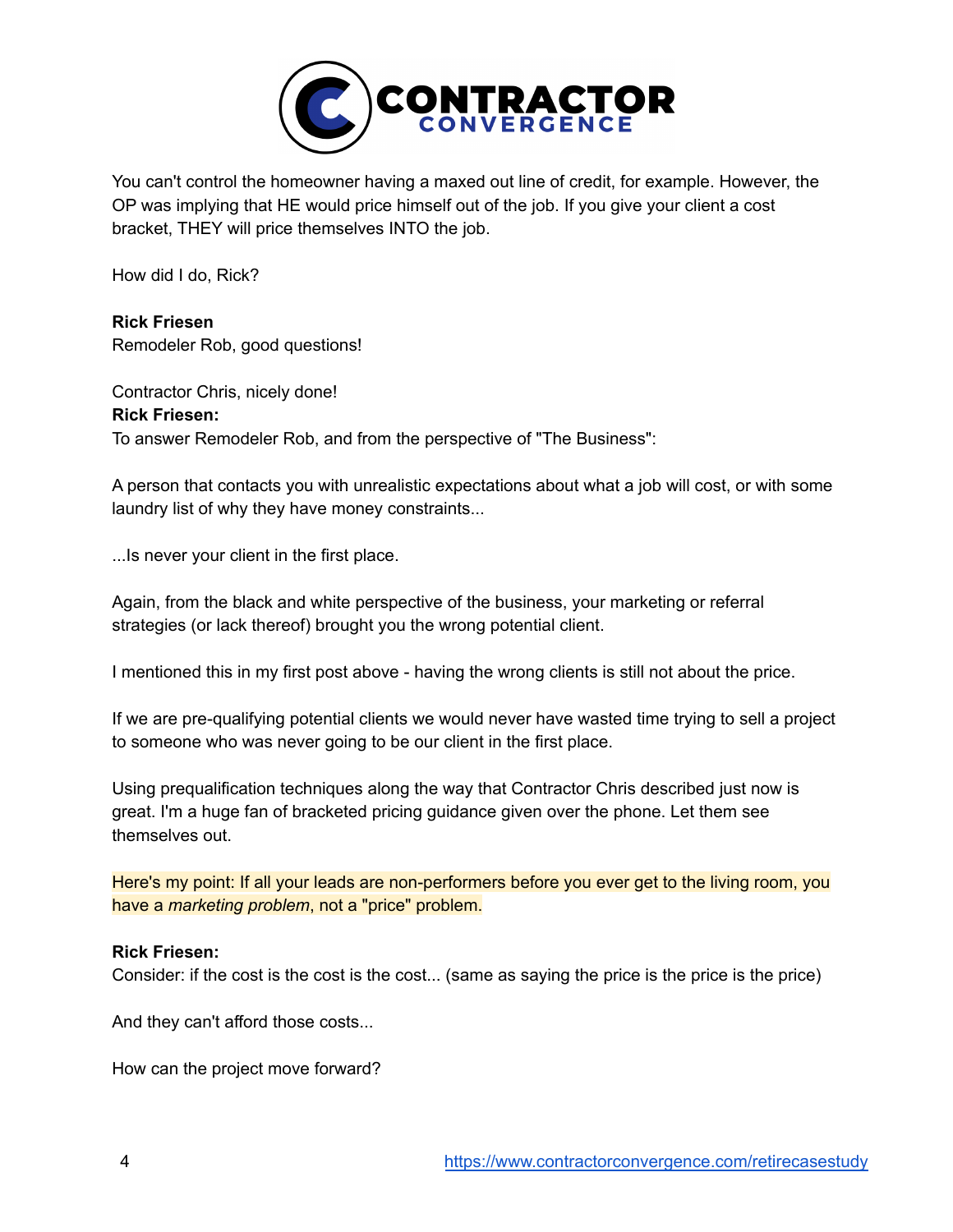

\*The only way\* to move forward with that client is if you compromise on your profit margin.

You decide that you would rather \*subsidize\* their project with money from your own pocket than "lose" that job.

If you can't afford to say no to a job (to the degree you're willing to help them build it by essentially swiping your own credit card to cover what is owed to the business) then...

You already have a leads problem - which is actually a marketing problem.

Or you have a cash flow problem. Which is actually a profitability problem.

And... if you are forcing leads that can't afford you, to somehow still "work"... by compromising your margins already right at the front end.... Well, I think we can see and identify the business practices that perpetually keep a business in a cash flow crunch.

Make sense?

### **Remodeler Rob:**

Rick, I think I get what you mean, so if you are dealing with the right leads in your target market and help them understand the value of quality in a tiered system. Without compromising your profit margin, you will never price yourself out or lose profitability. Am I getting it?

### **Rick Friesen:**

Bingo. And I really mean it. That's not just semantics or word tricks - that's the actual way you are successful in business.

It's never about the price!

### **Remodeler Rob:**

Cool, I like that perspective. Makes a lot of sense. I think the client will have a better experience as well.

#### **Rick Friesen:**

That is also true. Which means you'll have profit leftover for marketing, a happy client at the end for testimonials and social proof, aligned referrals and you have further defined who your target market is. Win win win.

### **Rick Friesen:**

If you review all this and you're still not convinced, or still think it's EVER about the price...